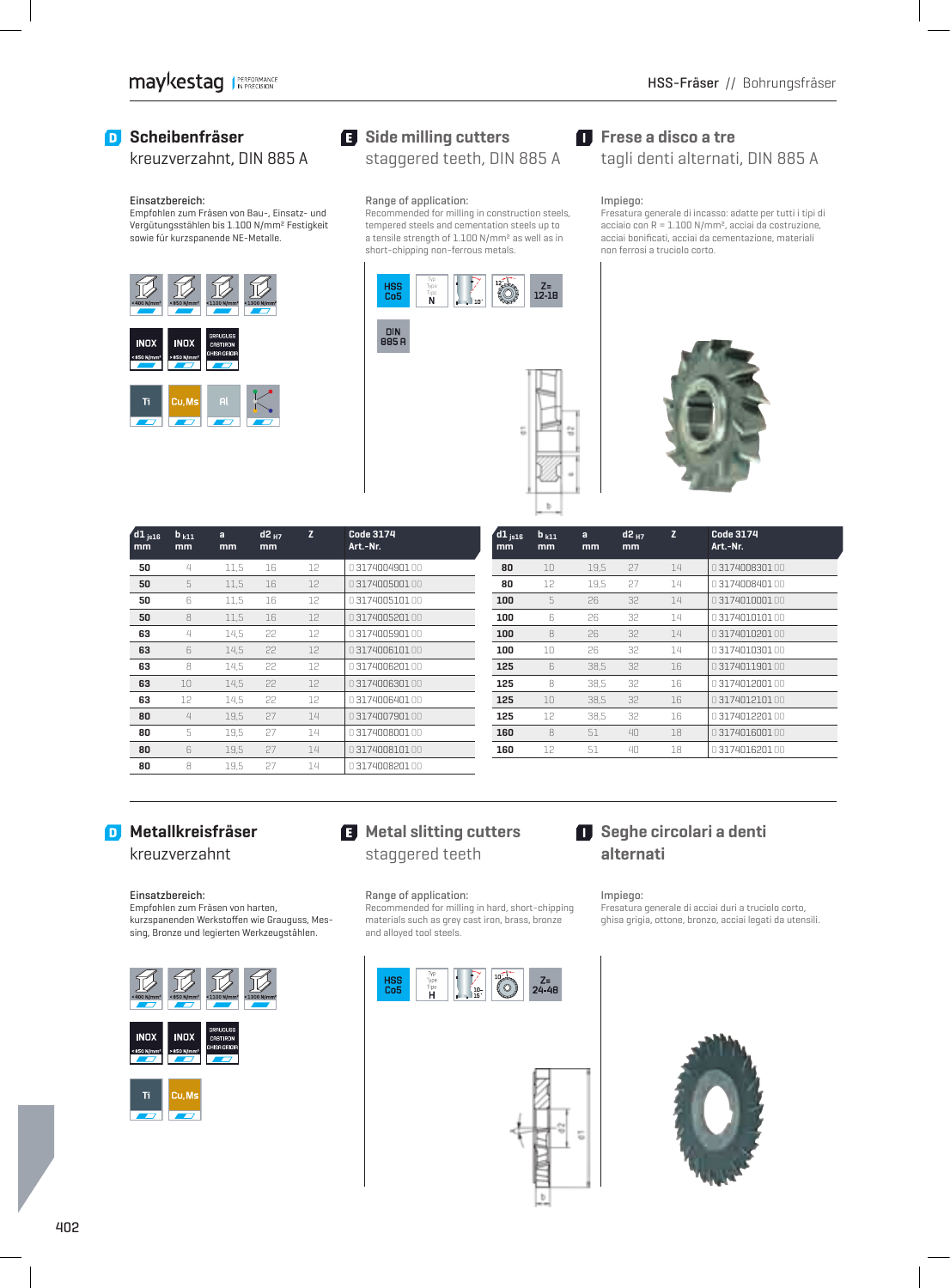| $d1$ <sub>is16</sub><br>mm | $\mathbf{b}_{k9}$<br>mm | $d^2H^7$<br>mm | z  | <b>Code 3224</b><br>Art.-Nr. |
|----------------------------|-------------------------|----------------|----|------------------------------|
| 50                         | 1,6                     | 16             | 24 | 0322400500100                |
| 50                         | 2,0                     | 16             | 24 | 0322400510100                |
| 50                         | 2.5                     | 16             | 24 | 0322400520100                |
| 63                         | 1,6                     | 22             | 28 | 0322400600100                |
| 63                         | 2,0                     | 22             | 28 | 0322400610100                |
| 63                         | 2.5                     | 22             | 28 | 0322400620100                |
| 63                         | 3,0                     | 22             | 28 | 0.3224006301.00              |
| 80                         | 1,6                     | 27             | 32 | 0322400800100                |
| 80                         | 2,0                     | 27             | 32 | 0322400810100                |
| 80                         | 2,5                     | 27             | 32 | 0322400820100                |
| 80                         | 3.0                     | 27             | 32 | 0322400830100                |
| 80                         | 4.0                     | 27             | 32 | 0322400850100                |
| 100                        | $1.6\,$                 | 32             | 36 | 0322401000100                |
| 100                        | 2,0                     | 32             | 36 | 0322401010100                |

| $d1_{js16}$<br>mm | $b_{k9}$<br>mm | $d2_{H7}$<br>mm | Z  | <b>Code 3224</b><br>Art.-Nr. |
|-------------------|----------------|-----------------|----|------------------------------|
| 100               | 2.5            | 32              | 36 | 0322401020100                |
| 100               | 3.0            | 32              | 36 | 0322401030100                |
| 100               | 4.0            | 32              | 36 | 0322401050100                |
| 100               | 5,0            | 32              | 36 | 0322401060100                |
| 125               | 2.0            | 32              | 40 | 0322401200100                |
| 125               | 2.5            | 32              | 40 | 0322401210100                |
| 125               | 3.0            | 32              | 40 | 0322401220100                |
| 125               | 4,0            | 32              | 40 | 0322401240100                |
| 125               | 5.0            | 32              | 40 | 0322401250100                |
| 160               | 2,0            | 40              | 48 | 0322401600100                |
| 160               | 3.0            | 40              | 48 | 0322401620100                |
| 160               | 4,0            | 40              | 48 | 0322401640100                |
| 160               | 5.0            | 40              | 48 | 0322401650100                |

## **Winkelstirnfräser**

DIN 842 A

### Einsatzbereich:

 Empfohlen zum Fräsen von geraden Nuten und Führungen in Bau-, Einsatz- und Vergütungsstählen bis 1.100 N/mm² Festigkeit.



σ **d1 js16 mm**

**50° 100** 32 27 22 0 3293010501 00

## **Single angle cutters** DIN 842 A

#### Range of application:

 Recommended for milling straight slots and guidances in construction-, cementation- and tempered steels up to a tensile strength of 1.100 N/mm².



## $\blacksquare$  Frese frontali ad angolo DIN 842 A

#### Impiego:

Fresatura generale di scanalature diritte e di guide in acciai da costruzione, acciai da cementazione, acciai bonificati, con R fino a 1.100 N/mm<sup>2</sup>.



|            | $d1_{jsl6}$<br>mm | $b$ is 14<br>mm | $d2_{H7}$<br>mm |    | <b>Code 3293</b><br>Art.-Nr. |
|------------|-------------------|-----------------|-----------------|----|------------------------------|
| 60°        | 50                | 16              | 13              | 16 | 0329300560100                |
| $60^\circ$ | 63                | 2Ū              | 16              | 18 | 0329300660100                |
| 60°        | 80                | 25              | 22              | 20 | 0 329300860100               |
| $60^\circ$ | 100               | 32              | 27              | 22 | 0.3293010601.00              |
| 60°        | 125               | 40              | 32              | 24 | 0 3293012601 00              |

## **HSS Fräser**<br>HSS milling cutters<br>HSS frese HSS milling cutters HSS Fräser HSS frese

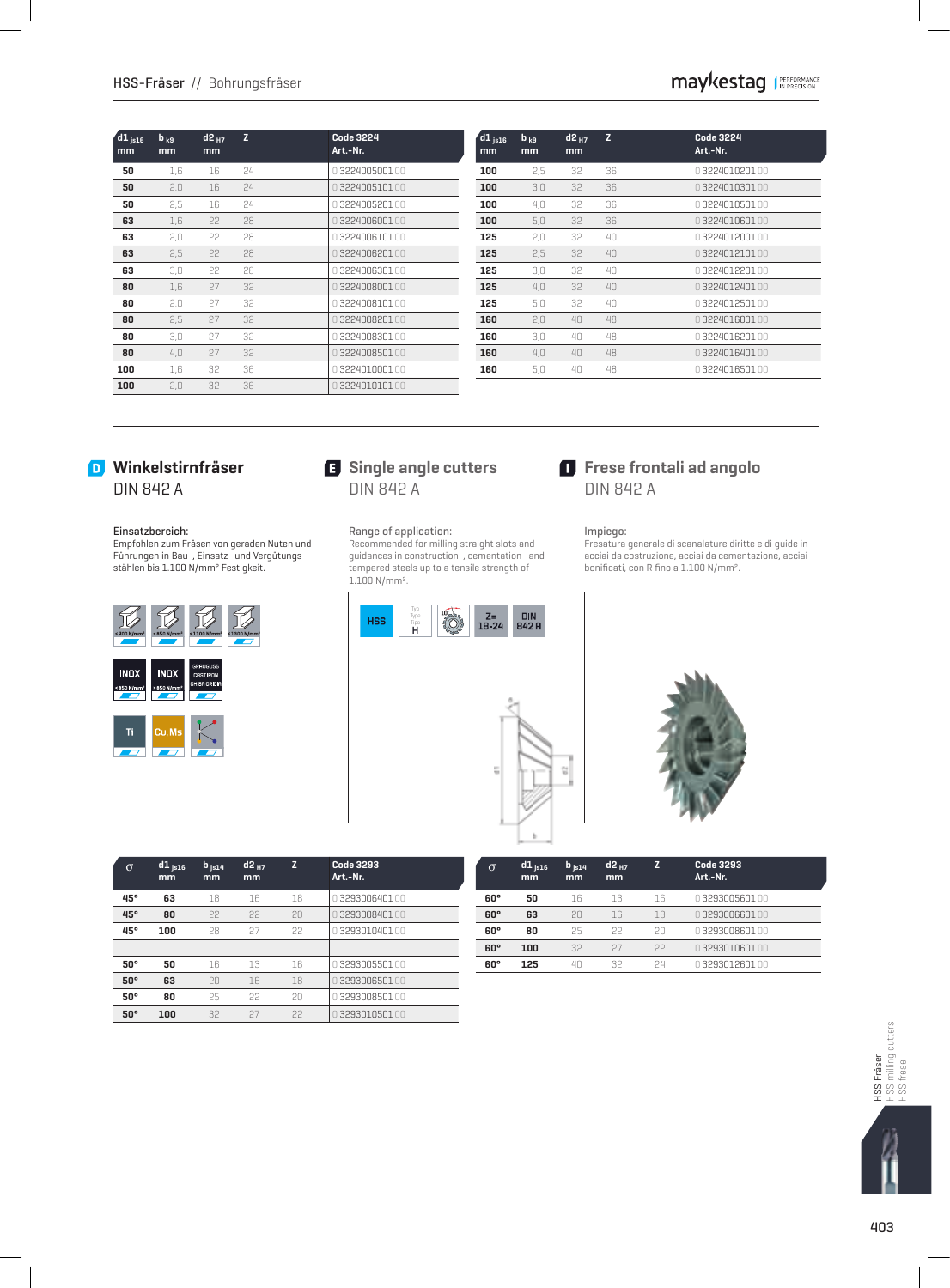## **Prismenfräser**

DIN 847

#### Einsatzbereich:

 Empfohlen zum Fräsen von prismatischen Nuten und Führungen in Bau-, Einsatz- und Vergütungsstählen bis 1.100 N/mm² Festigkeit.

# **INDY INDX**

## **Double angle cutters** DIN 847

#### Range of application:

 Recommended for milling of prismatical slots and guidances in construction-, cementation- and tempered steels up to a tensile strength of 1.100 N/mm².

## $\blacksquare$  Frese prismatiche DIN 847

#### Impiego:

 Fresatura generale di scanalature prismatiche e di guide in acciai da costruzione, acciai da cementazione, acciai bonificati, con R fino a 1.100 N/mm<sup>2</sup>.





희



| $\sigma$   | $d1_{js16}$<br>mm | $b$ is 16<br>mm | $d2_{H7}$<br>mm | Z  | <b>Code 3303</b><br>Art.-Nr. |
|------------|-------------------|-----------------|-----------------|----|------------------------------|
| 45°        | 50                | 8               | 16              | 20 | 0330300540100                |
| 45°        | 63                | 10              | 22              | 22 | 0.3303006401.00              |
| 45°        | 80                | 12              | 27              | 24 | 0.3303008401.00              |
| 45°        | 100               | 18              | 32              | 26 | 0.3303010401.00              |
|            |                   |                 |                 |    |                              |
| $60^\circ$ | 50                | 10              | 16              | 18 | 0.3303005601.00              |
| 60°        | 63                | 14              | 22              | 20 | 0330300660100                |
| $60^\circ$ | 80                | 18              | 27              | 22 | 0.3303008601.00              |
| 60°        | 100               | 25              | 32              | 24 | 0.3303010601.00              |

|     | $d1$ <sub>is16</sub><br>mm | $b$ is 16<br>mm | $d2_{H7}$<br>mm | 7  | <b>Code 3303</b><br>Art.-Nr. |
|-----|----------------------------|-----------------|-----------------|----|------------------------------|
| 90° | 50                         | 14              | 16              | 16 | 0330300590100                |
| 90° | 63                         | 2Π              | 22              | 18 | 0330300690100                |
| 90° | 80                         | 22              | 27              | 2Π | 0330300890100                |
| 90° | 100                        | 32              | 32              | 22 | N 3303010901 OO              |
|     |                            |                 |                 |    |                              |

## **Halbrund-Profilfräser** hinterdreht, DIN 856

#### Einsatzbereich:

 Halbrundfräser nach außen gewölbt (konvex). Empfohlen zum Fräsen von halbrunden Nuten in Bau-, Einsatz- und Vergütungsstahl bis 1.100 N/mm² Festigkeit.



## **Half circle form cutters** relieved, DIN 856

#### Range of application:

 Convex cutters, relieved. Recommended for milling semicircular slots in construction-, cementation- and tempered steels up to a tensile strength of 1.100 N/mm<sup>2</sup>.

## $\blacksquare$  Frese semicircolari convesse, DIN 856

#### Impiego:

 Fresatura generale di scanalature semicircolari convesse in acciai da costruzione, acciai da cementazione, acciai bonificati con R fino a 1.100 N/mm<sup>2</sup>.